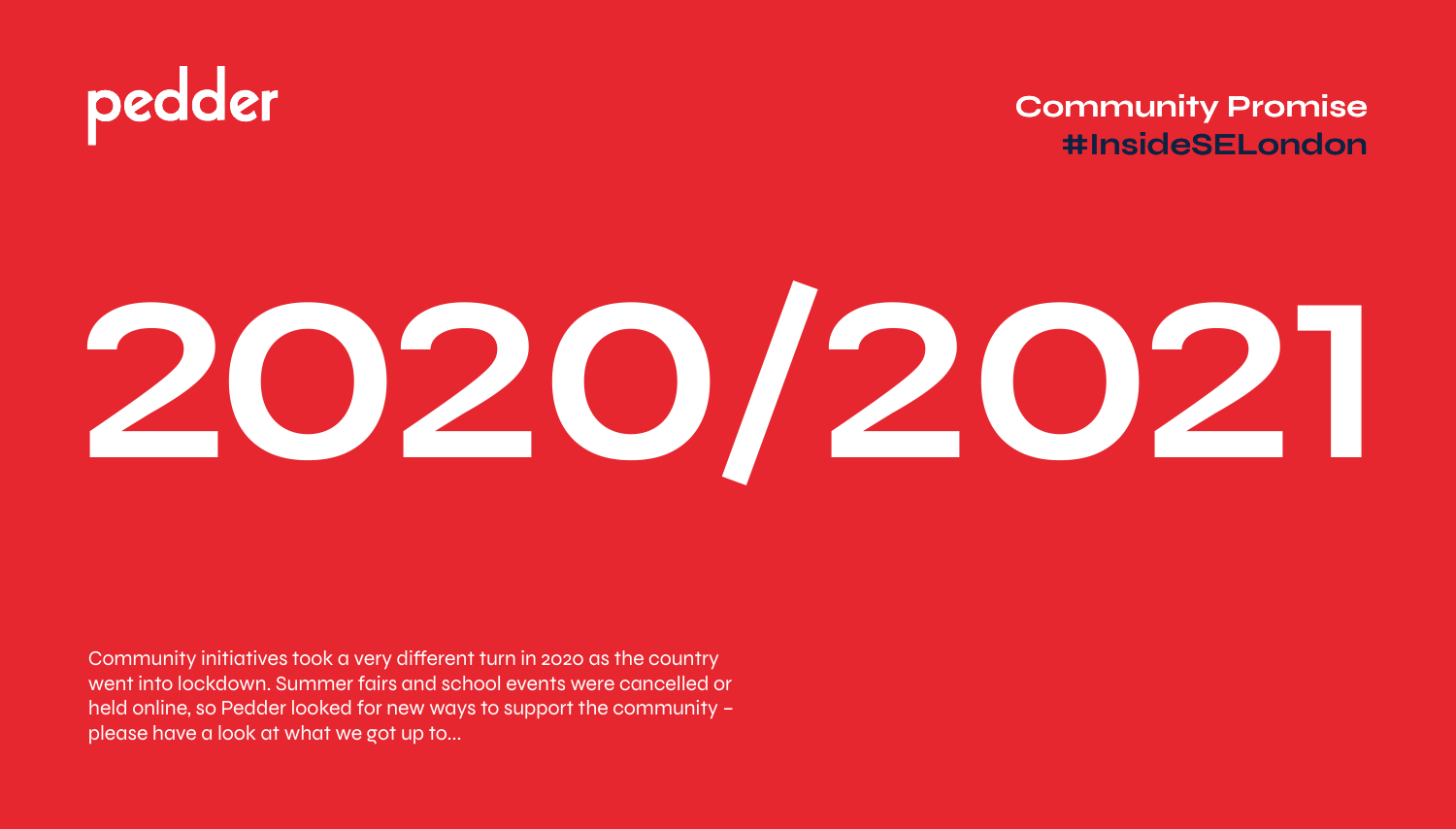#### **Community Promise #InsideSELondon**

### **2020/2021 West Norwood Feast**

West Norwood took their feasts online so that they could continue to support local businesses, even providing an online DJ set to cheer up the community, Pedder continued to promote their activity across all our social media platforms.

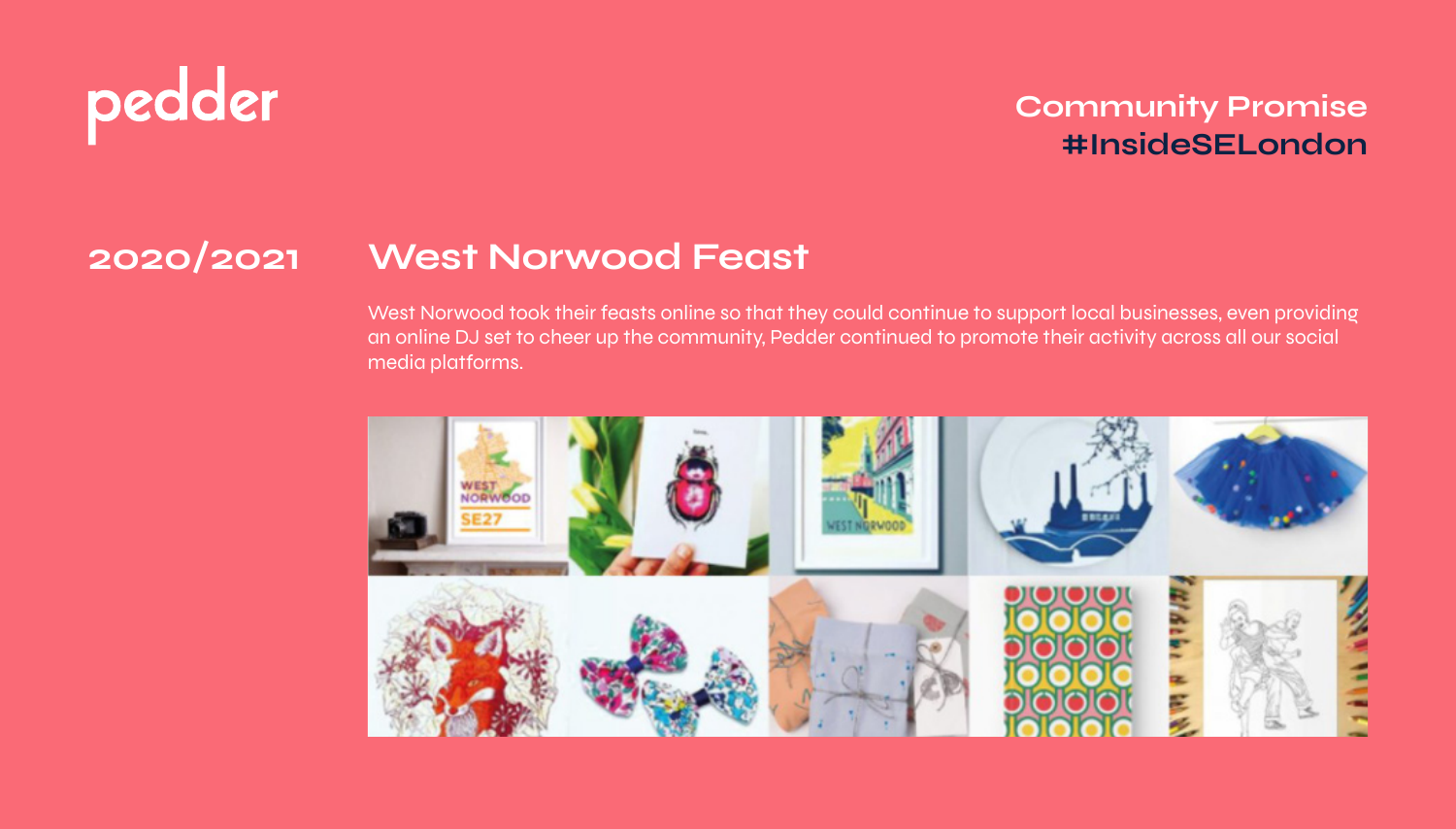#### **Community Promise #InsideSELondon**

### **2020/2021 Lewisham Council**

In conjunction with Lewisham Council the manager of our Brockley office, Alexander, signed up for a local community outreach initiative. Parcels of food and other essentials were collected from the Lewisham hub, these were then delivered (in a Covid-friendly fashion) to shielding and vulnerable members of our community.

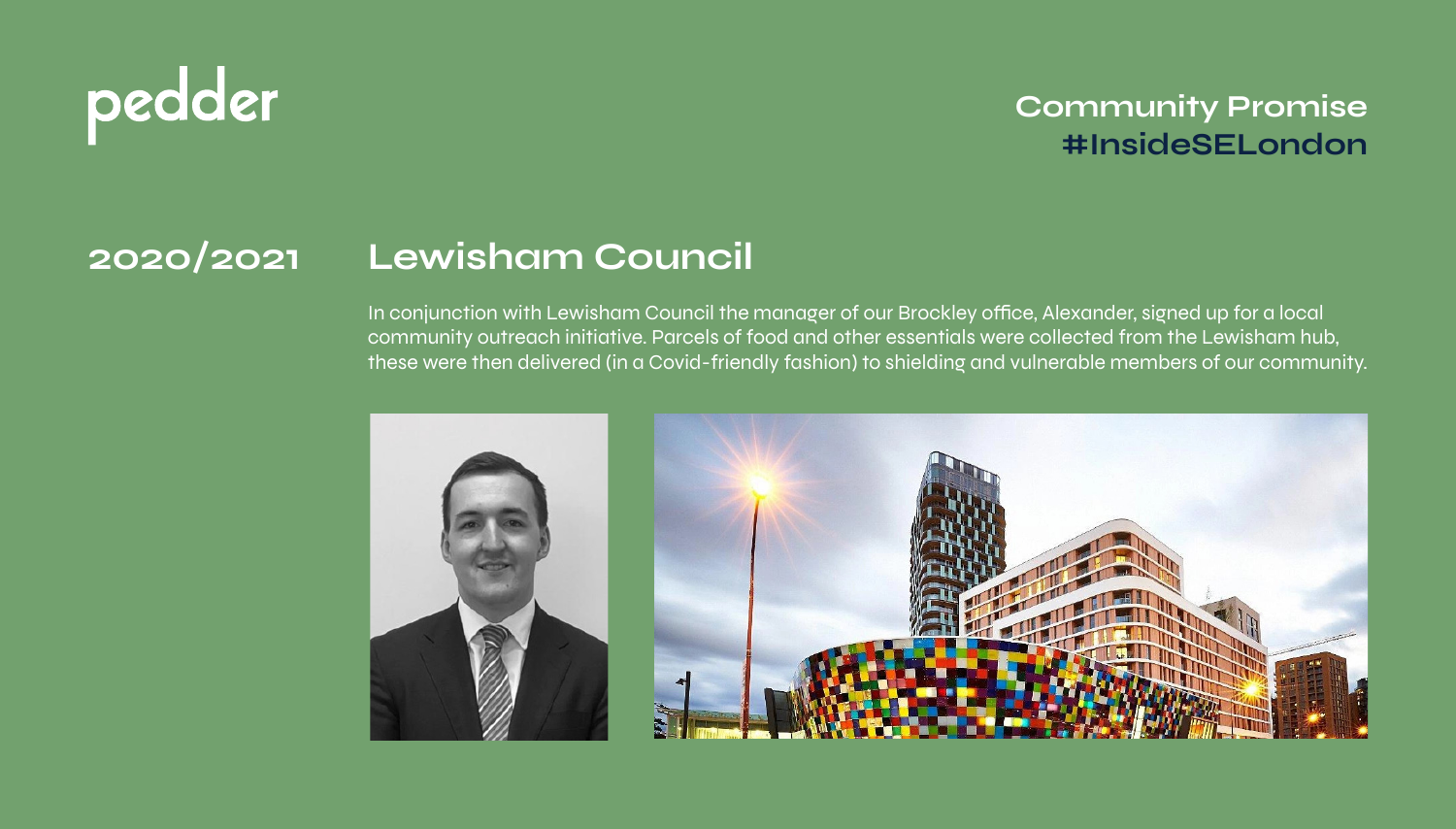#### **Community Promise #InsideSELondon**

### **2020/2021 Young Minds**

Two of our colleagues participated in 'The London Loop' for the charity Young Minds, a charity dedicated to improving young people's mental health. The 'London Loop' entailed running 150 miles back-to-back over a six day period, so between three people they each ran six sections all around 24-27 miles each!

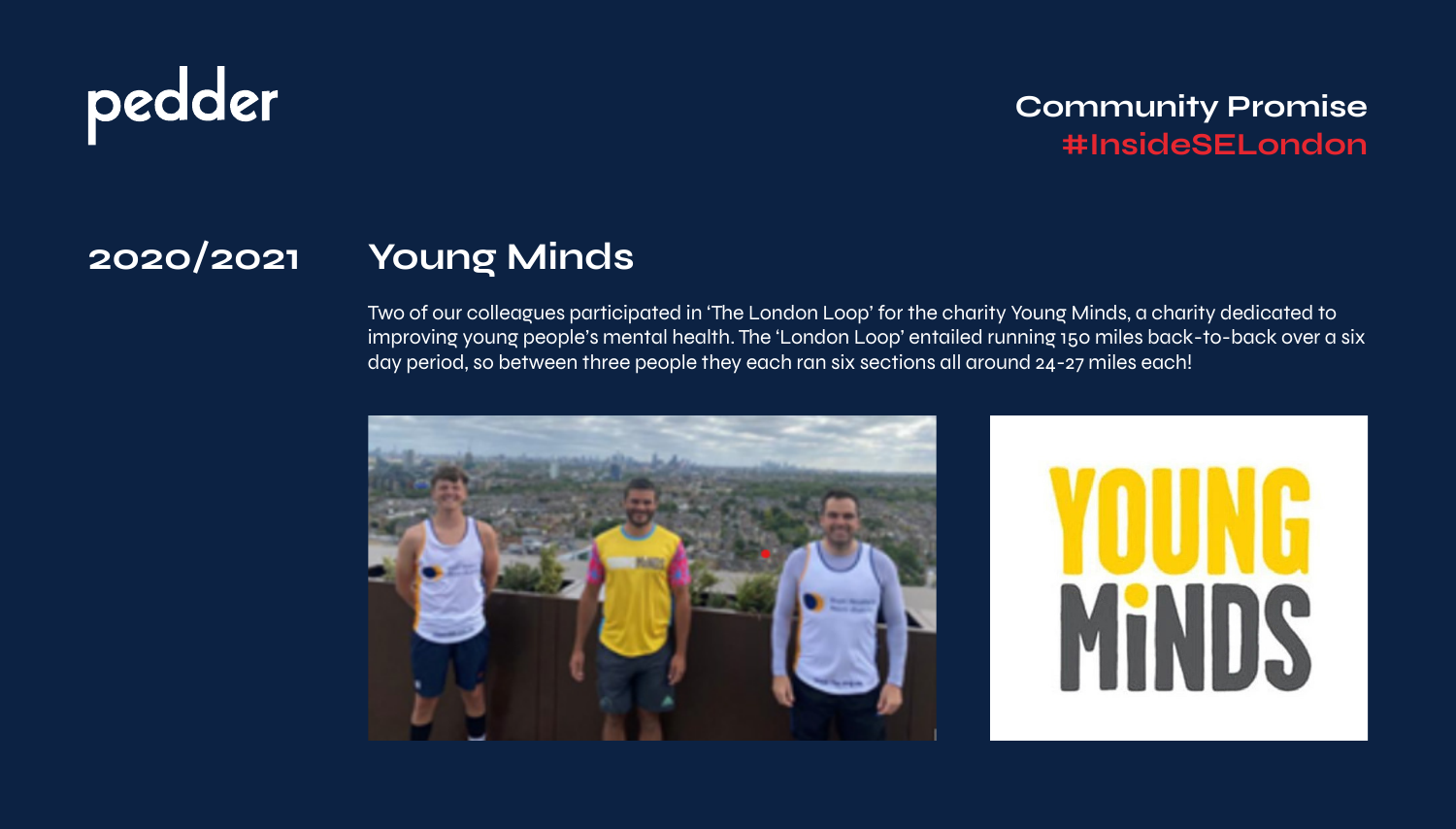#### **Community Promise #InsideSELondon**

### **2020/2021 St Christpher's Hospice**

Pedder has chosen St. Christophers as our preferred local charity, and we were so pleased that the hilarious Tom Allen was the presenter for their Spooky Halloween quiz which really brightened up the month.





Join Tom Allen this Autumn for a fearfully fabulous Halloween quiz

That's right, he's back! Tom Allen, comedian and quiz master extraordinaire, first took to our screens during lockdown for an evening of quick quips and quizzical questions.

Well the night was such a success that we've invited him back! This time round Tom will be hosting a spooktacular Halloween themed quiz on Thursday 22 October. So put the date in your diary, spread the word to your friends and family, and start thinking up a suitably spooky team name.